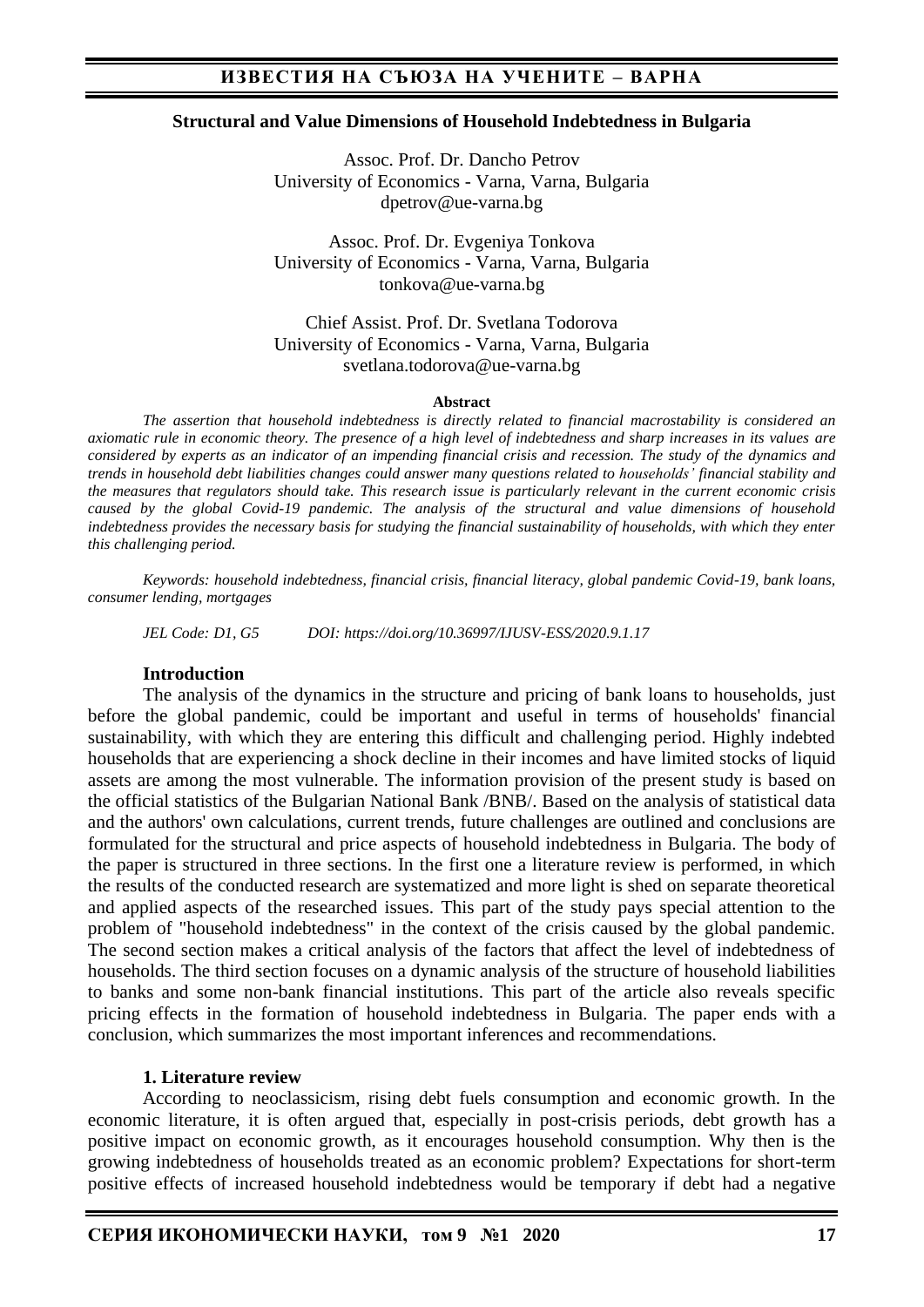impact on long-term expenditures, which would have the opposite effect on the economy (Lombardi et al., 2017). According to Dynan (2002), the phenomenon of "household debt overhang" leads to increased debt service costs, which in turn suppresses consumption and generally has a negative impact on economic development. The results of a number of other studies also refute the neoclassical doctrine of the beneficial effects of debt. It is found, for example, that an increase in the household debt-to-GDP ratio actually leads to a decrease in consumption in the medium term, even under normal market conditions (Mian et al., 2015). The increase in household debt-to-GDP ratio in the medium term also causes a slower growth rate of GDP and rising unemployment. This trend is observed even more clearly in countries with stricter monetary policy and those in which there is a regime of fixed exchange rates, such as Bulgaria.

Many authors share the assertion that there is a connection between the level of household indebtedness and financial macrostability. High levels of indebtedness can lead to declining consumption, investment and economic growth (Yoshino and Gupta, 2019). Schularick and Taylor (2012) identify high levels of household indebtedness as a reliable indicator of an impending financial crisis and an important factor for the intensity of an impending recession. According to Drehmann and Juselius (2014), the dominance of high levels of household indebtedness can serve as a tool for predicting an impending crisis in the banking system.

Traditionally, systemically important financial institutions, in particular large banks, are the focus of financial stability assessments, as they concentrate and manage many risk factors that affect the stability of the financial system (Santoso and Sukada, 2009). With the improvement of risk management techniques by financial institutions, the development of innovative and increasingly complex financial services in recent decades, some types of risk are transferred to customers, including households. Therefore, the assessment of financial stability begins to focus on households and their ability to absorb shocks such as changes in interest rates, income or rising unemployment. There are various channels through which risk is "injected" into households as the ultimate carriers of financial risk in the system or is "infected" by them and transmitted down the chain (IMF, 2005). Households are exposed to varying degrees of risk in their roles as depositors, beneficiaries of insurance policies, equity and bonds investors. Undoubtedly, however, households are most vulnerable as borrowers from financial institutions. They are exposed to a "bouquet" of financial risks of various nature: market risk, inflation risk, investment and reinvestment risk, etc. The occurrence of risky events and shocks that lead to mass difficulties or inability to service the debt obligations of households, can incur huge potential public costs.

The Covid-19 global pandemic has caused a sudden and sharp decline in economic activity. This in turn has led to dramatic jobs cuts in many industries and significant income losses for many households. The pandemic and the ensuing inevitable recession have led to a huge negative shock, forcing households around the world to cope with reduced working hours and unemployment (Zabai, 2020). The question reasonably arises as to how the crisis caused by the pandemic will affect the ability of households to service their debt correctly (Bilyk, 2020). This issue is particularly acute for those households that have accumulated solid debts and those that register a significant decline in their current income. Younger households and those employed in the most affected industries have been found to be more vulnerable (Adams et al., 2020). Only about half of these households could cover their expenses for three months with liquid assets in their possession. Heavier indebted households have limited capacity to manage unexpected losses and cope with increased costs, especially if debt is used to finance illiquid assets such as real estate.

Some authors attempt to draw a parallel between the Great Depression and the current economic conditions in the United States and Australia caused by the global pandemic crisis by comparing 4 key indicators: household indebtedness, real estate market, capital market and business turnover. It is concluded that currently household liabilities in the United States and Australia represent a significantly heavier burden than in the 1920s (Romano, 2020). The analysis of changes in economic conditions under the pressure of the effects of the global pandemic indicates that high levels of household indebtedness are a prerequisite for generating increased risk not only for the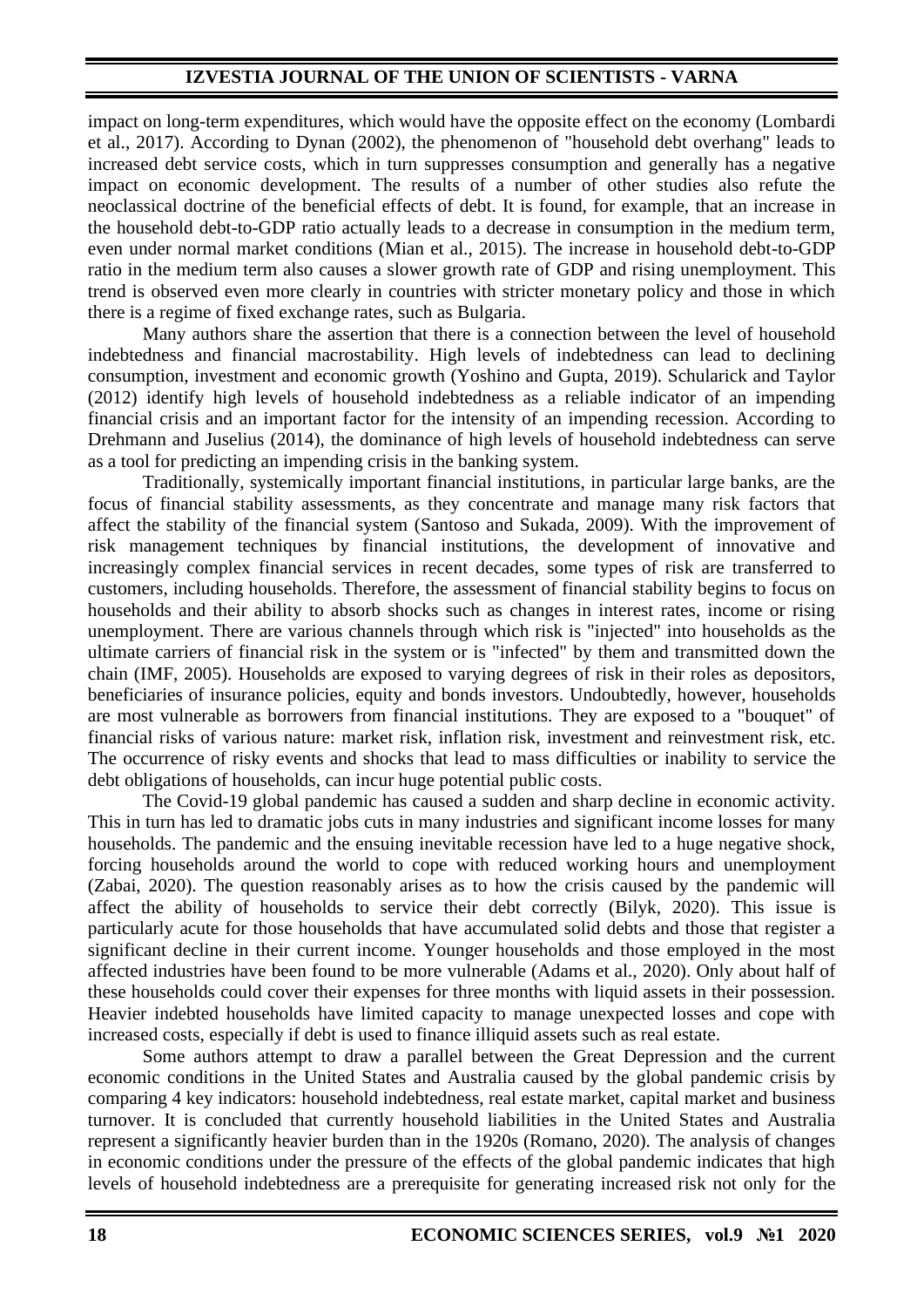households themselves but also for the financial system (Akkaya et al., 2020). It is difficult to predict how effective government programs will be in the medium and long term to compensate for the decline in employment and income. It is equally difficult to predict the ability of state budgets and the capacity of credit institutions to offer rescheduling of current liabilities to their customers and to provide interest-free loans with budgetary resources. In these conditions of uncertainty, the structural and value analysis of household indebtedness acquires special relevance and significance.

### **2. Factors affecting the level of household indebtedness**

According to the traditional postulate of the 'income/life cycle' model, households save or borrow depending on their life expectancy, real interest rates and demographic factors. According to this model, households need credit markets as they strive to permanently improve their standard of living. Incomes usually increase during the working age of individuals and decrease in the period after retirement. Debt is the means that allows households to address costs: younger people expect an increase in their future income and consume more than they earn and accumulate debts that they will pay off in adulthood. Following this logical construction, households are likely to accumulate more debt than they could repay (D'Alessio and Iezzi, 2013). In the conditions of normal and wellfunctioning financial markets, households strive to smooth their consumption even with varying incomes from remuneration or assets during different periods of their life cycle.

Numerous publications focus on the study of traditional factors that influence the growth of household indebtedness, such as interest rates, future incomes, population demographics, and insertainty (Finocchiaro et al., 2011). For example, in the Barnes and Young (2003) model, housing is seen as both a consumer good and an investment asset, with changes in interest rates, future incomes, and demographics, explaining the increase in US household debt in the 1990s. However, this model cannot account for the increase in indebtedness a decade earlier in the conditions of high inflation, respectively interest rates and low real income growth rates.

The importance of market interest rates as a factor influencing household indebtedness is also asserted by Johansson and Persson (2006), who note that according to the results of their stress test, the households sector is much more sensitive to rising interest rates than to unemployment rates. At the same time, even a sharp jump in the interest rate combined with a significant decline in housing prices does not generate enough losses in the banking sector to pose a threat to the stability of the financial system. However, the high level of indebtedness is the factor that could cause serious problems with debt repayment and jeopardize financial macrostability.

It is unequivocally clear that changes in market interest rates are directly reflected in the ability of domestic debt service providers. This, of course, applies to a much higher degree for loans with variable interest rates, which prevail in Bulgaria. Changes in housing prices can also show the impact on highly-indebted households, especially for those who invest for speculative purposes or plan to relocate (Sinai and Souleles, 2005). The sharp collapse in real estate prices leads to an unpleasant situation for owners, where the amount for repaying a mortgage is considerably greater that the value of the mortgaged property. When property prices in the United States plummeted during the global crisis, a 7% decrease in homeowners with a positive balance of the ratio of the market price of the property to the value of the mortgage was registered (Chakrabarti et al., 2011).

Each national market has its own specific features in terms of the fundamental factors that determine the degree of households' indebtedness: growth rate of disposable income, share of active population, interest rates, the ratio between rental price and market value of housing, etc. Bulgaria is a country with a relatively high share of people owning their own homes. The desire to own housing is a factor that influences the increase in the level of indebtedness due to the fact that a large part of home purchases are financed through bank loans. In addition, there are large disparities in real estate prices by region and town. The persistent trend of migration of the working population from smaller settlements to larger ones is also one of the important factors for the increased demand for residential properties for purchase or rent in the capital and larger regional centers.

One of the most frequently cited factors for the causes of excessive debt accumulation and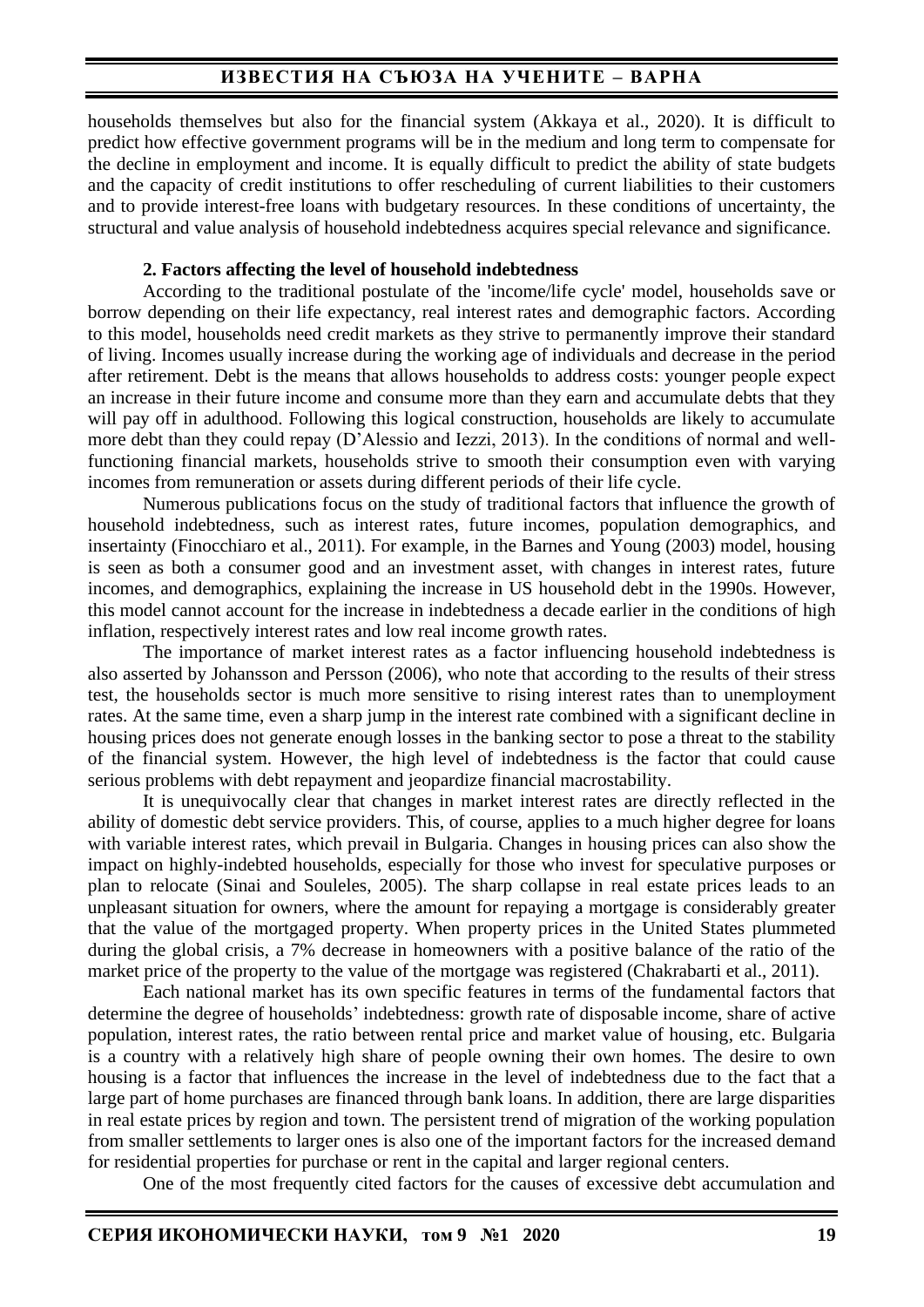the occurrence of loan servicing problems is the lack of an adequate level of financial literacy among borrowers (Disney, Bridges and Gathergood, 2008; Anderloni and Vandone, 2010). It is most often expressed in poor financial judgment as a result of underestimation or misunderstanding of the real price of the loan. Problems with the regular servicing of debts may be due to not only the lack of financial literacy of borrowers and their inability to manage their finances correctly, but also in some cases to a lack of transparency of lenders' terms and conditions (Lusardi and Tufano, 2009). In this regard, Bucks and Pence (2008) found that many borrowers with adjustable-rate mortgages tend to underestimate their capabilities or do not understand or are unaware of how much the interest rate on their loans can change.

Over-indebtedness can also be caused by the occurrence of unexpected events that change the initial conditions under which the loan agreement was concluded (Keese, 2009). These include an unexpected decline in household income in the event of job loss, an unexpected increase in costs (eg medical treatment), a sharp increase in the price of debt - in a worsening market situation and a subsequent increase in market interest rates. Unexpected changes in the structure of the household can also negatively affect the ability to pay debts: divorce, birth or death of a family member. In other cases, external factors on the part of the foreign exchange market may have an impact: for example, servicing a long-term foreign currency loan whose exchange rate changes in an unfavorable direction<sup>1</sup> or an unexpected change in the BGN/EUR exchange rate within the admissible "corridor" in the Eurozone "waiting room".

In some cases, over-indebtedness results from poverty, which pushes individuals who are unable to pay part of their costs to apply for a loan that has little chance of being repaid. This usually happens when creditors have made a wrong assessment of creditworthiness. Factors such as alcohol, drug and gambling addiction are also considered the cause of over-indebtedness, although they are rarely the focus of research in the literature.

#### **3. Dynamics of structural and price changes in household indebtedness in Bulgaria**

The analysis of the dynamics of household indebtedness in Bulgaria is based on data from the official statistics of the Central bank of Bulgaria (BNB). The statistics bring together the Households and Non-profit institutions serving households (NPISH) sectors<sup>2</sup>.

Statistics distinguish four main types of loans: consumer, housing, overdraft and others (Fig.



Figure 1. Dynamics of the structure of loans for households and NPISH in BGN thousand (Source: prepared with data from http://www.bnb.bg/Statistics/StMonetaryInterestRate/StDepositsAndCredits/)

1).

<sup>&</sup>lt;sup>1</sup> An example is housing loans granted to Bulgarian borrowers by Bulgarian banks denominated in CHF due to lower interest rates on loans in this currency, which, however, became problematic due to the sharp decline of the euro against the Swiss franc during the global financial crisis.

<sup>2</sup> NPISHs include political and religious organizations, trade unions, non-governmental organizations and others; their share is negligibly small - about half a percent, measured as final consumption of GDP (Minassian, 2015).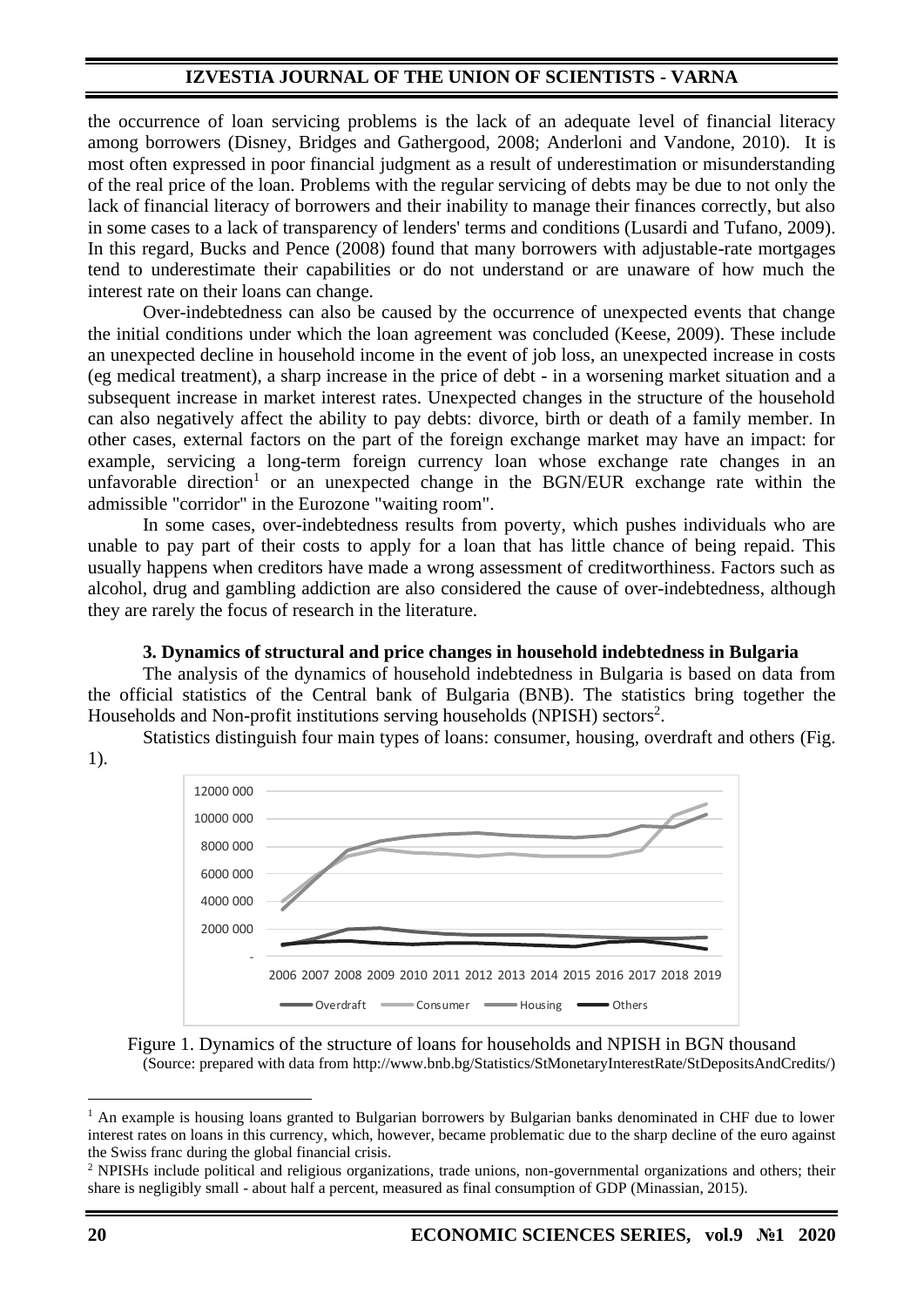It can be noted from the data in the chart (Fig. 1) that consumer and housing loans form the main part of the liabilities of households in Bulgaria. The changes in their volumes run in parallel, with a sharp increase in the period 2006-2008 and then a prolonged leveling-off around the same values over the next decade. This picture corresponds to the expansionist growth of bank lending in the period before the global financial crisis. In just 2 years - between 2006 and 2008 the volume of loans to households doubled. In the post-crisis period, banks introduced measures that are more restrictive to "cool off" lending activity. In 2018 and 2019, however, there was again a tendency to increase debt liabilities, more pronounced in consumer loans, which even exceeded the volume of housing loans. This growth raises legitimate concerns as to whether this situation portends a new recession, this time further fueled by the Covid-19 crisis.





Feedback about household debt problems can be obtained from various indicators. One of them is the coverage ratio of loans with deposits. The analysis of the presented data shows that there has been an increase in the values of this indicator in the last ten years (Fig. 2). This can be interpreted as good news, as there is a higher growth rate of household deposits compared to the growth of the amount of loans. Bulgaria is one of the leading countries in the European Union in terms of "coverage of liabilities with household assets"<sup>3</sup>.

The next two figures present data on the most important indicators for the pricing of loans: the annual percentage rate of charge (APRC) and the interest rate on consumer and housing loans. It can be seen from the data in fig. 3 that there is a pronounced contrast between the price of consumer loans in EUR and in BGN, expressed through the APRS indicator, which is a measure of the real cost of financing. This contrast is especially noticeable for short-term loans (up to 1 year). In these loans, the APRS exceeded 30% in 2016 and 2017 and in 2019 it remained at levels around 28%. It is paradoxical that these extremely high values are registered against the background of record low market interest rates nationally and worldwide! However, when we look at the APRC values for longer-term consumer loans (with maturities over 5 years) we see that these values have been around 6.5% for the last two years.

<sup>&</sup>lt;sup>3</sup> According to Eurostat data, this indicator in Bulgaria is 4.74 for the first quarter of 2020. Only Hungary ranks higher with a value of 5.9, and the average value for the European Union of 3.27 (https://ec.europa.eu/eurostat/web/covid-19/data).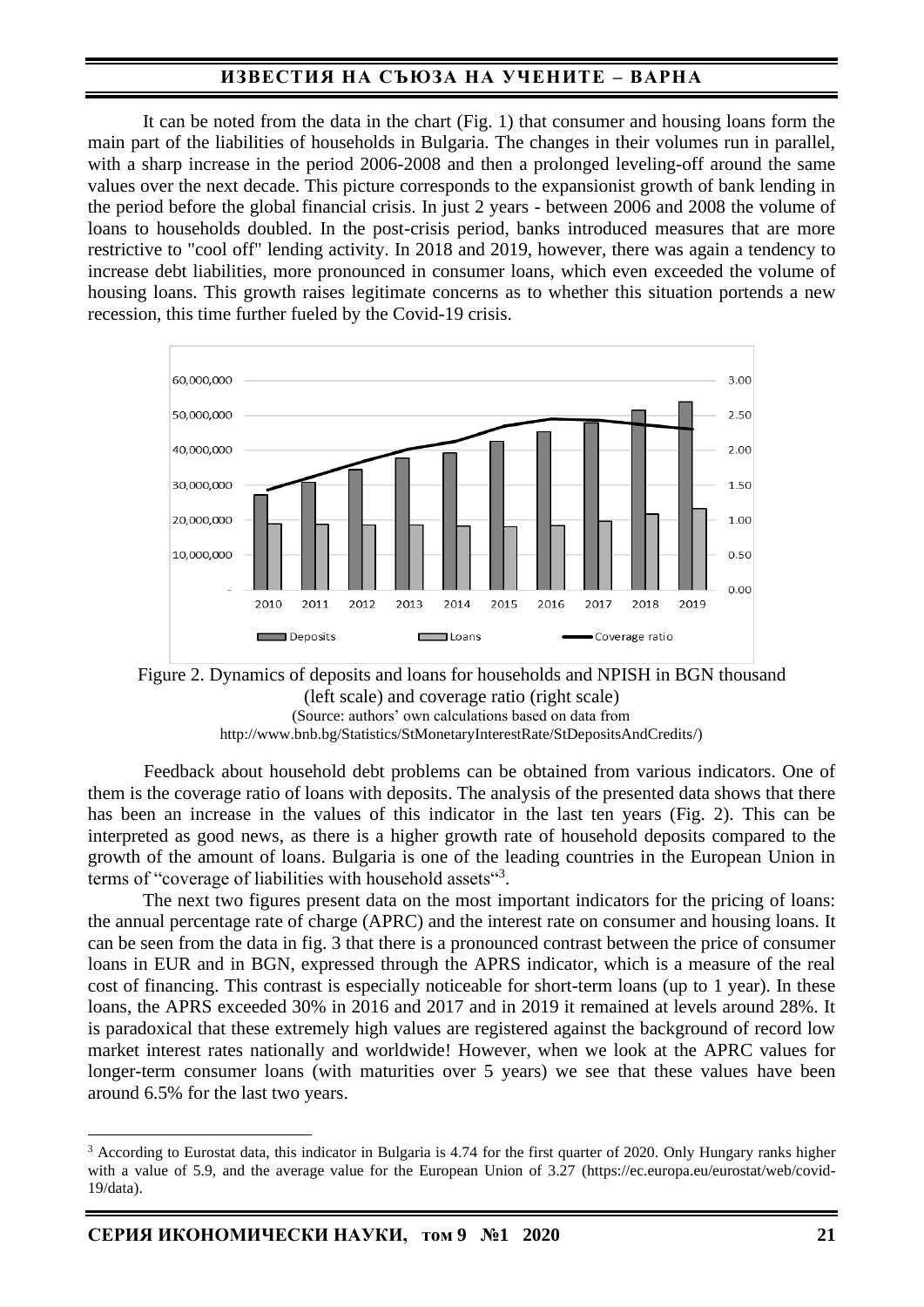

Figure 3. Annual percentage rate of charge (APRC) and interest rate (IR) on newly granted consumer loans in BGN (the diagram on the left) and EUR (to the right) (Source: according to BNB data)

The large difference between the APRC values and the interest rates on short-term consumer loans in BGN and EUR is worth noting. For short-term consumer loans provided in euros, the APRC values are not as high as for loans in BGN - only 5.96% in 2019, which is over four times lower compared to loans in BGN for the same period!

The data on the price of housing loans do not show the same disparities as in consumer loans (Fig. 4). There is a tendency to significantly decrease the APRC and interest rates on loans in BGN and EUR: from levels around 10% in the first years to between 3% and 4% in the last years of the analyzed period. This trend is not surprising and is in line with the unprecedentedly low market interest rates on the global financial markets in the last few years.



Figure 4. APRC and interest rates on newly granted housing loans in BGN (the diagram on the left) and EUR (to the right) (Source: according to BNB data)

The conclusion that can be drawn from the obvious disproportions in the formation of price indicators for consumer loans is that there is a tendency to increase pricing for short-term consumer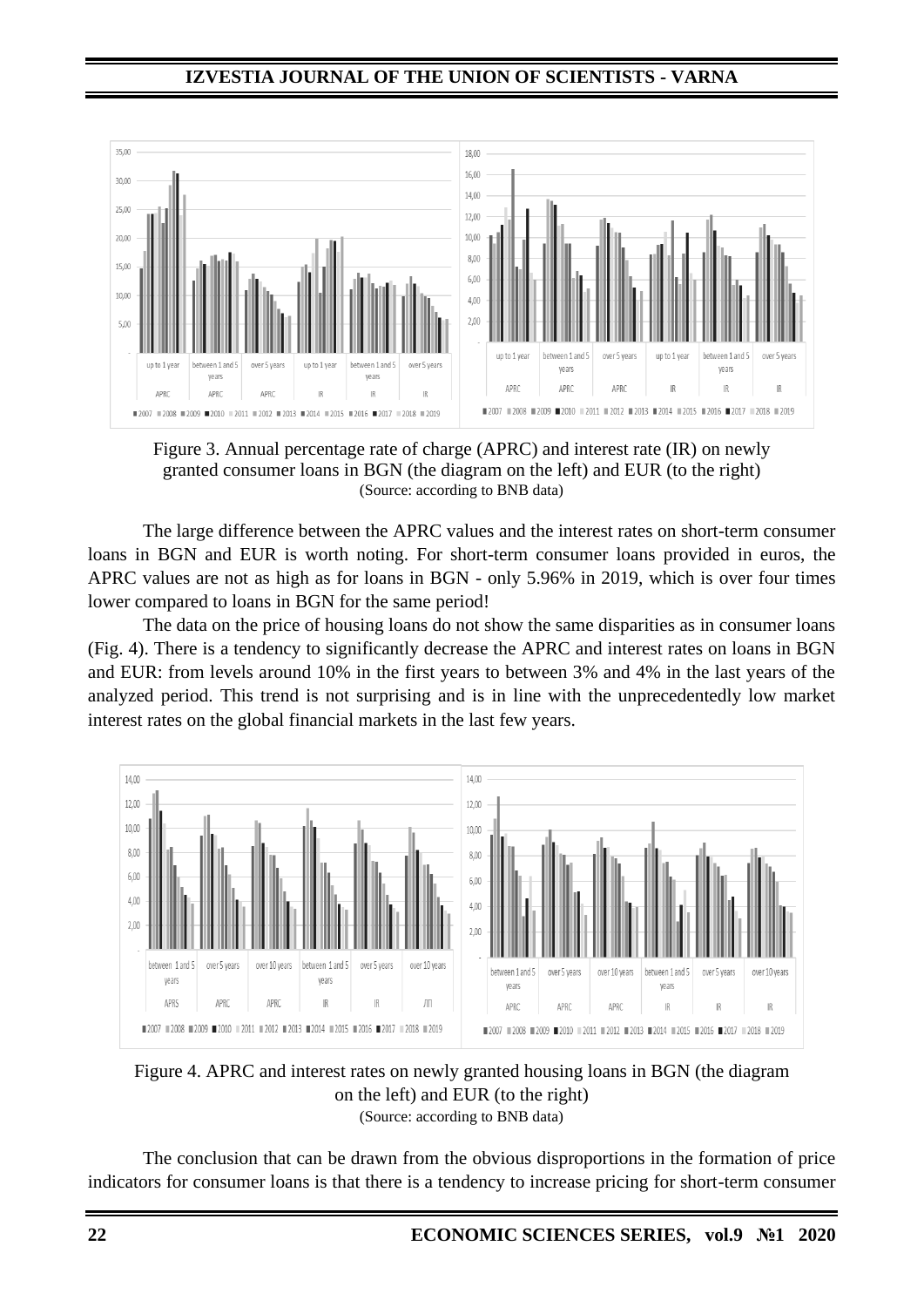loans in BGN. This fact can be explained by the inclusion in the statistics of loans provided by specialized lending companies, which are inherently part of the landscape of the so-called "shadow banking". Their product range is limited mainly to offering ultra-short-term loans, popularly known as "fast loans". They are characterized by their very short repayment terms and the application of non-market pricing with high costs for borrowers<sup>4</sup>.



Figure. 5 Structure of receivables on loans to companies specializing in lending to households and NPISHs in BGN thousand (Source: according to BNB data)

From the data presented in fig. 5 on the provided "fast loans", we can trace the tendency to their increase in volume and as a share of all granted loans. Their structure is dominated by consumer loans, which confirms the logical argument that they mainly affect their pricing. The share of "fast loans" in consumer lending is constantly increasing - from 14% in 2013 to an impressive amount of BGN 2.07 billion, which already represents nearly 19% relative share.

### **Conclusion**

Unambiguous conclusions cannot be drawn from the analysis of the structural dynamics of household debt liabilities in Bulgaria and the pricing of loans. On the one hand, the level of indebtedness and in particular the indicator for coverage of loans with deposits are within acceptable norms. On the other hand, it has been established that the price of short-term consumer loans does not correspond to market realities. Particularly vulnerable are those households that are over-indebted and those that regularly rely on fast credit services. These findings highlight the problem of financial literacy of households. Without underestimating the role and importance of other factors systematized in the paper, the efforts of the state and society should focus mainly on increasing financial literacy. Understanding the patterns of economic cycles, analyzing historical data on interest rates, incomes and prices would help to make an informed decision on the part of households concerning financing with a loan. The collection and processing of data and conducting research is useful not only in view of decision-making by households, but also for conducting an adequate economic and social policy. Particularly important is the issue of conducting such a policy, which is aimed at increasing the transparency of lending conditions and the real cost of

<sup>4</sup> Minassian (2015) describes very successfully this type of "fast and problem-free" loans at incredibly high prices. A common offer is, for example, the following: "You receive BGN 100, you pay back BGN 105." However, the offer does not mention the one-month repayment term, which raises the annual interest rate to almost 80%!"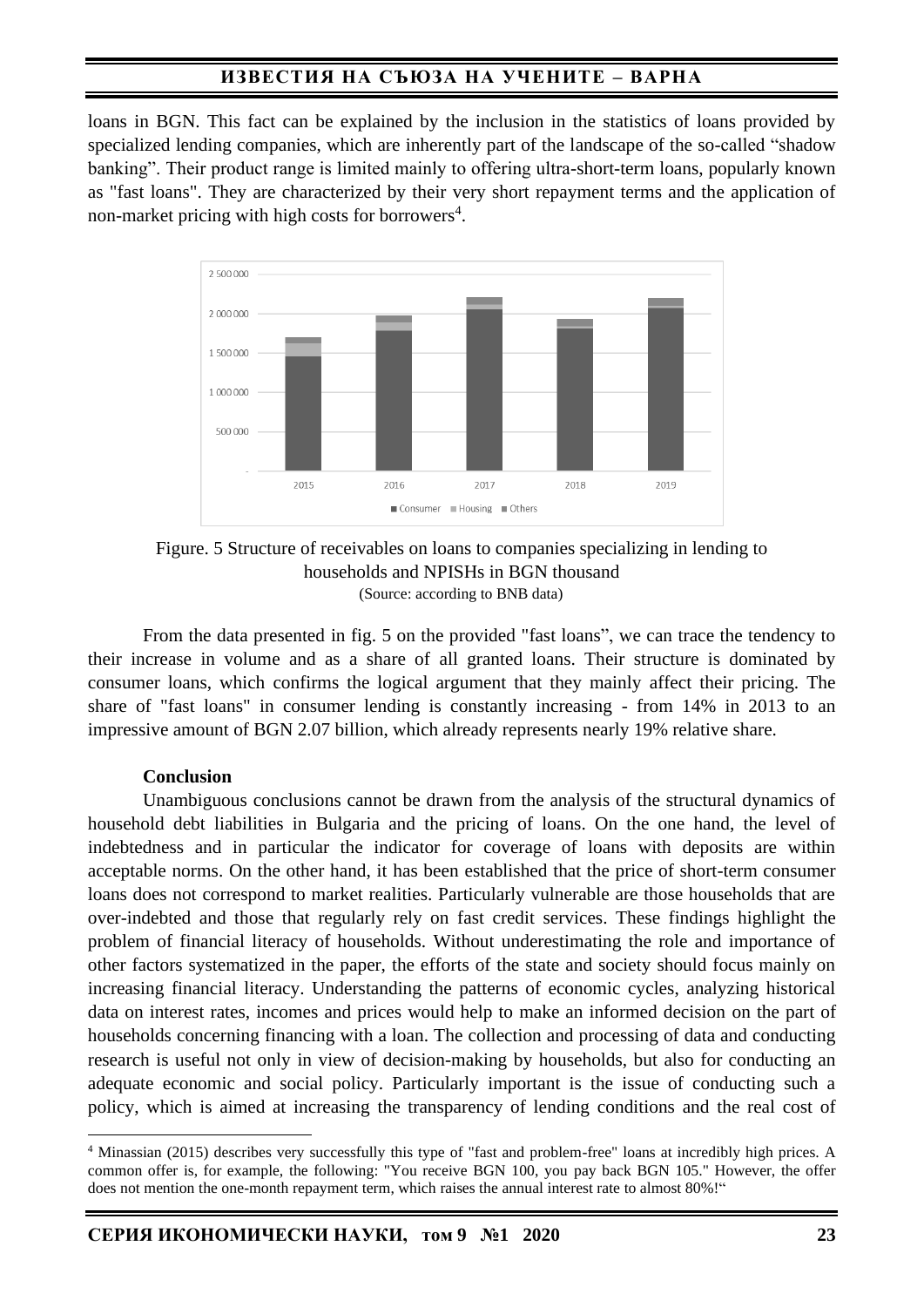borrowing. A very important element of the policy is the organization of information and educational programs to increase the financial literacy of households. These programs can be financed from the State budget or under projects financed by European funds. In terms of content, they can offer individual or group face-to-face or online trainings and video lessons distributed on social networks.

## **Acknowledgement**

The present scientific work is funded under Project NPI 38/2019

## **References**

- 1. Adams, N., Holland, C., Penrose, G. and Schofer, L. (2020) *Household Wealth prior to COVID-19: Evidence from the 2018*, HILDA Survey, 18 June 2020, [Online] Available at: https://www.rba.gov.au/publications/bulletin/2020/jun/household-wealth-prior-to-covid-19 evidence-from-the-2018-hilda-survey.html
- 2. Akkaya, Y., Belfrage, C., Corbo, V. and Di Casola, P. (2020) GDP growth in Sweden relative to other countries in the wake of Covid-19, *Economic Commentaries no. 5, Sveriges Riksbank*.
- 3. Anderloni, L., Vandone, D. (2010), *Risk of overindebtedness and behavioural factors*, Dipartimento di Scienze Economiche Aziendali e Statistiche, Università degli Studi di Milano, Working Paper, no.25.
- 4. Barnes, S. and Young, G. (2003), The rise in US household debt: assessing its causes and sustainability, *Bank of England Working Paper* no. 206.
- 5. Bilyk, O., Anson, T., Khan, M., Vallée, G. (2020) *Household indebtedness risks in the wake of COVID*‑*19*, Staff Analytical Note 2020-8, June 2020, [Online] Available at: https://www.bankofcanada.ca/2020/06/staff-analytical-note-2020-8/
- 6. Bucks, B., Pence, K. (2008) Do borrowers know their mortgage terms? *Journal of Urban Economics*, Elsevier Inc., 64(2), p. 218-233.
- 7. Chakrabarti, R., Lee, D., Van der Klaauw and Zafar, B. (2011), Household Debt and Saving during the 2007 Recession, *FRB of New York Staff Report* no. 482.
- 8. Disney R., Bridges, S., Gathergood, J. (2008) *Drivers of Over-Indebtedness*, Report to the Department of Business, Enterprise and Regulatory Reform, Center for Policy Evaluation, University of Nottingham.
- 9. Drehmann, M. and Juselius, M. (2014) Evaluating early warning indicators of banking crises: Satisfying policy requirements. *International Journal of Forecasting*, 30(3), 759–780.
- 10. Dynan, K., (2012) Is a Household Debt Overhang Holding Back Consumption, *Brookings Papers on Economic Activity, Economic Studies Program*, The Brookings Institution, vol. 43(1), pp. 299-362.
- 11. D'Alessio, G. and Iezzi, S. (2013) Household over-indebtedness, Definition and measurement with Italian data, *Bank of Italy Occasional Paper* No. 149, [Online] Available at SSRN: https://ssrn.com/abstract=2243578 or http://dx.doi.org/10.2139/ssrn.2243578
- 12. Finocchiaro, D. et al. (2011) Household indebtedness, house prices and the macroeconomy: a review of the literature, *Sveriges Riksbank Economic Review*, №1, pp. 6-28.
- 13. International Monetary Fund (2005) Household balance sheets, *Global Financial Stability Report*, Washington, April, pp. 62–91.
- 14. Johansson, M. and Persson, M. (2006) Swedish households' indebtedness and ability to pay a household level study, *Sveriges Riksbank Economic Review*, no 3, December, pp 24–41.